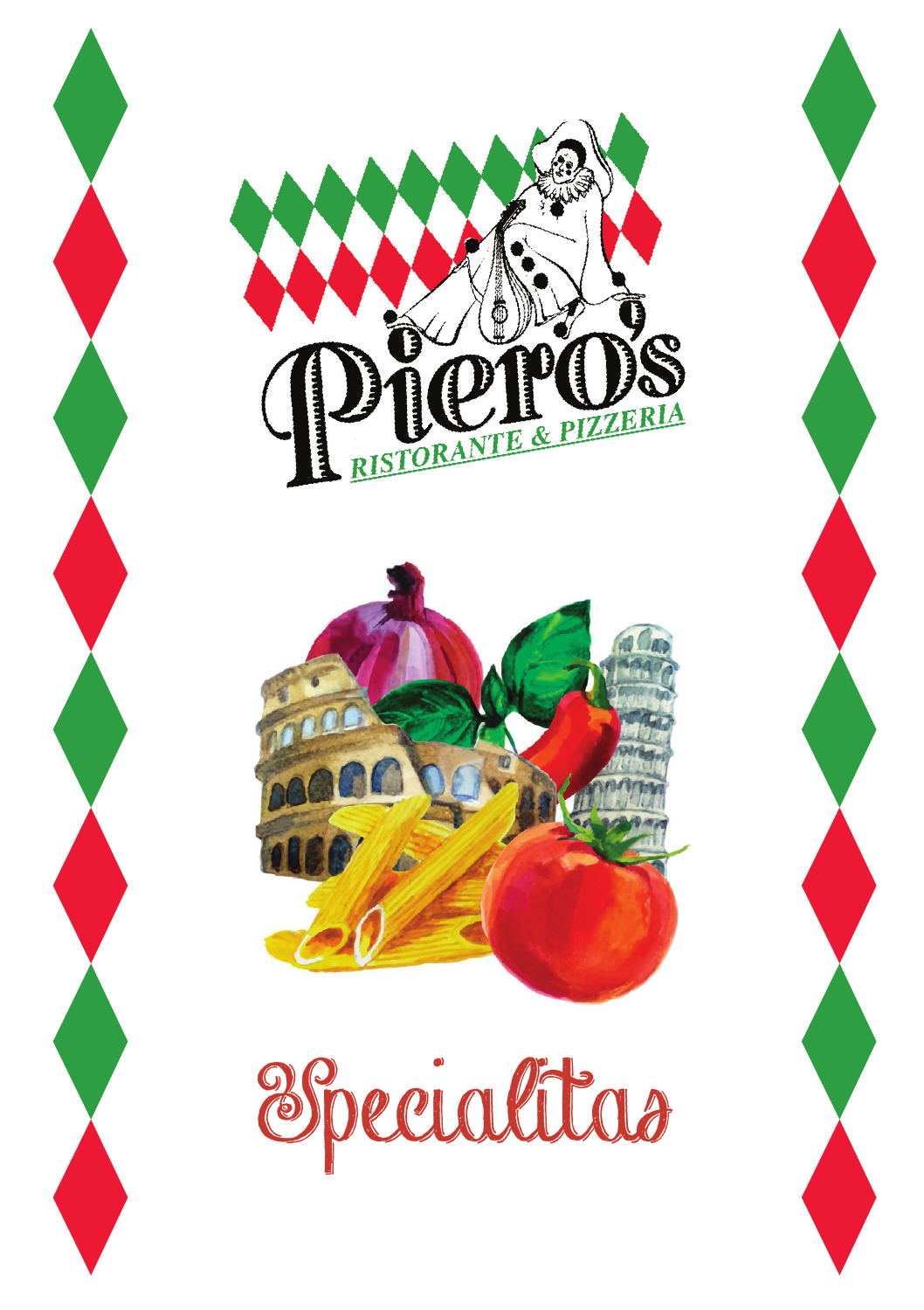



SARDINIAN BOARD £8.50 A SELECTION OF MEATS, CHEESES AND OLIVES BREAD AND ARTICHOKES, SERVED ON A WOODEN BOARD

AVOCADO CON GRANCHIO £6.90 AVOCADO AND WHITE CRAB MEAT SERVED ON A BED OF MIXED LEAVES

RAVIOLI SPINACI E RICOTTA £6.90 RAVIOLI WITH RICOTTA CHEESE AND SPINACH SERVED IN A LIGHT TOMATO SAUCE

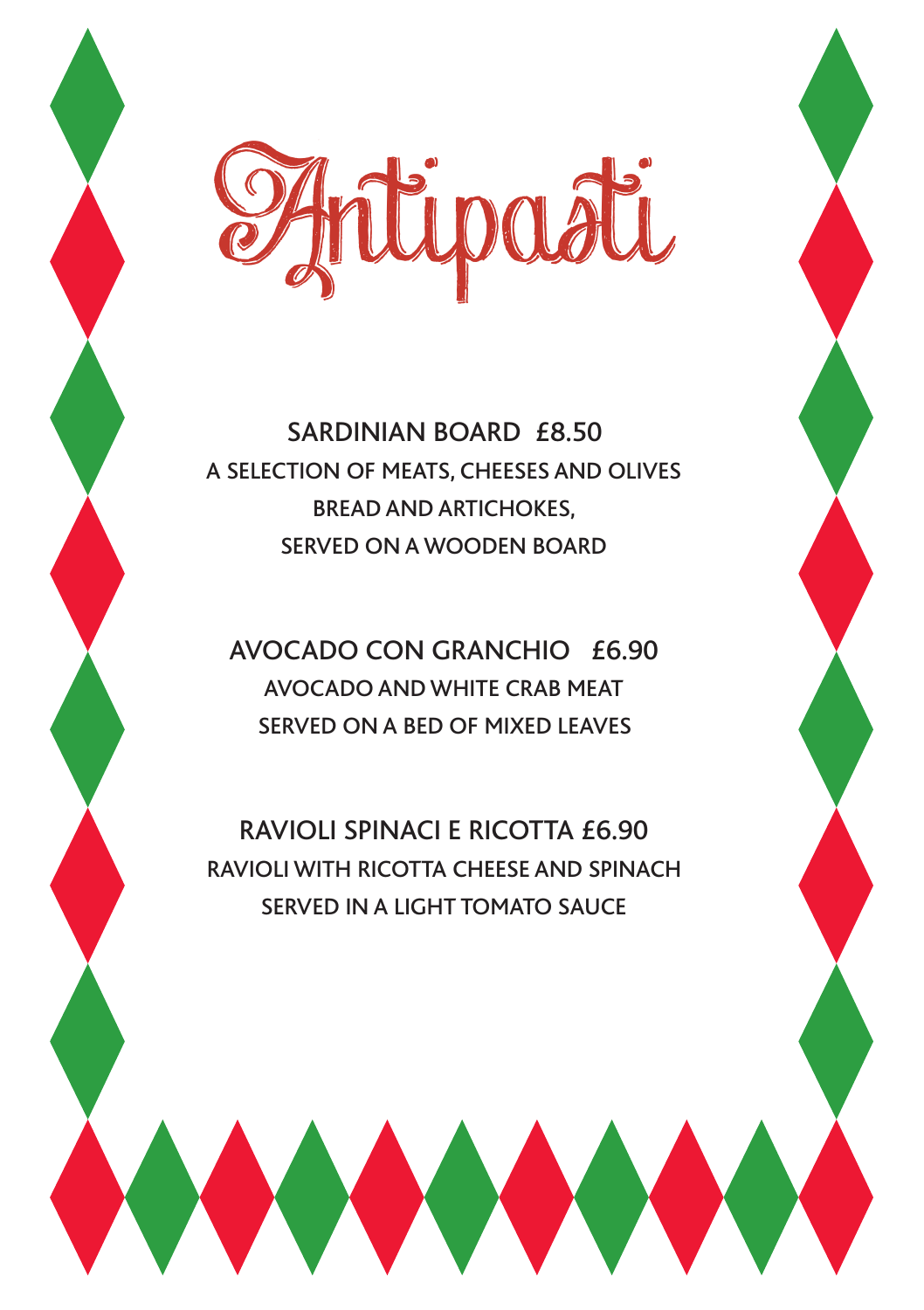



DUO TORTELLONI £14.90 TORTELLONI STUFFED WITH LOBSTER AND TORTELLONI STUFFED WITH MONKFISH AND PRAWNS SERVED IN A LIGHT GARLIC AND TOMATO SAUCE

BRANZINO ALLA MEDITERRANEA £16.90 PAN FRIED LARGE FILLET OF SEA BASS COOKED WITH WHITE WINE, GARLIC, TOUCH OF TOMATO SAUCE AND FRESH CHERRY TOMATOES, BASIL AND OLIVES

> PIZZA DELLO CHEF £12.50 CRISPY PIZZA BASE TOPPED WITH TOMATO, MOZZARELLA, DOLCELATTE, RADICCHIO AND SALAMI